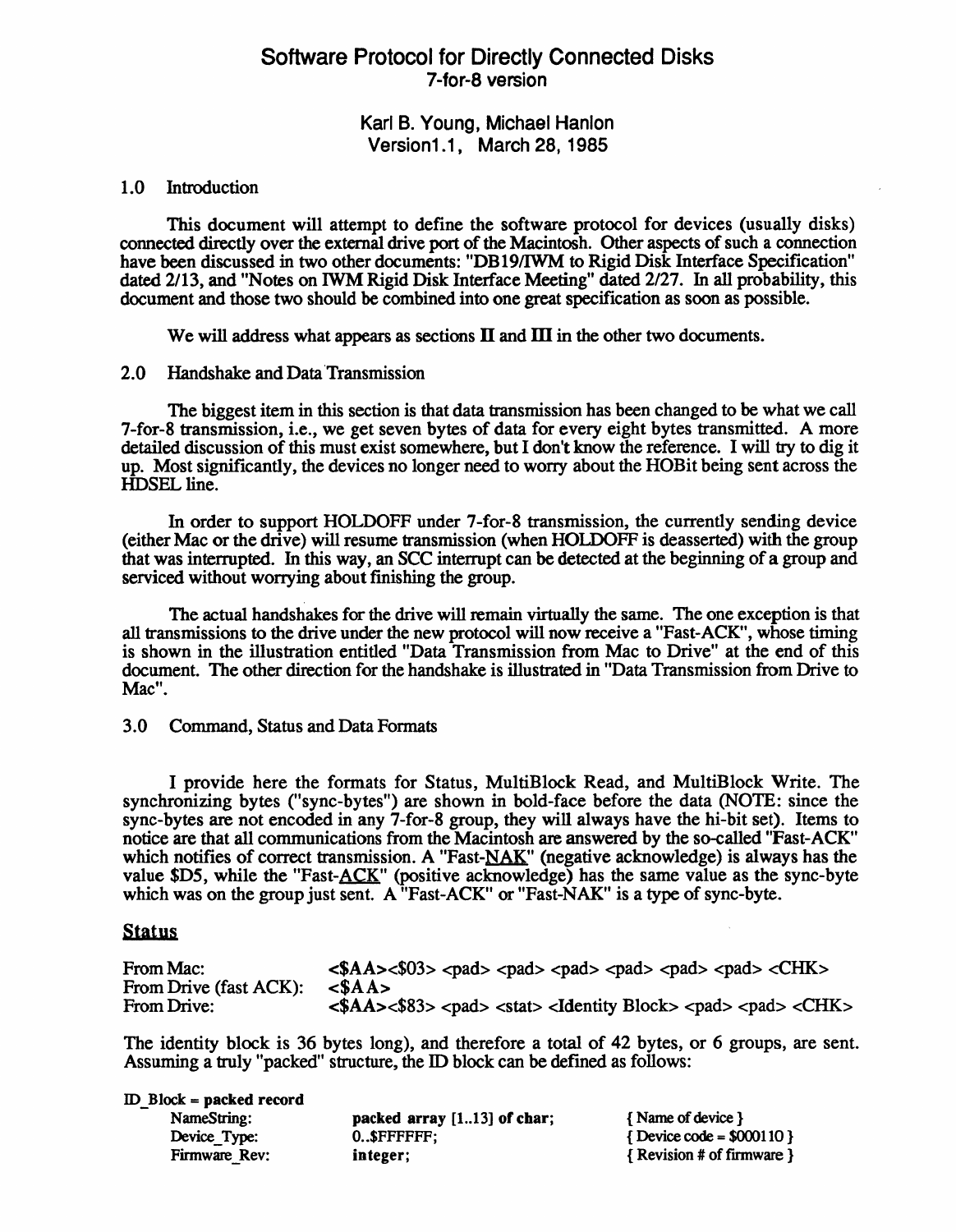| Capacity:          | 0.SFFFFFFF: | {# of blocks on device }   |
|--------------------|-------------|----------------------------|
| Bytes per block:   | integer;    | $= 532$ for René           |
| Num cylinders:     | integer;    | $\{ = 610$ for René }      |
| Num heads:         | byte:       | $\{ = 2$ for René }        |
| Sectors per track: | byte:       | $= 32$ for René }          |
| Possible spares:   | 0.SFFFFFFF; | $\{-76$ for René } $\cdot$ |
| Num spares:        | 0.SFFFFFFF; | {Number of spared blocks } |
| Num_bad:           | 0SFFFFFFF:  | {Number of bad blocks }    |
| end:               |             |                            |

## MultjBlock Read

From Mac: <br>  $\angle AA > \angle 00$  < count >  $\angle 100$  < count =  $\angle 3$  bytes) >  $\angle$  cad >  $\angle$ CHK > From Drive (fast ACK):  $\angle 3A$  > From Drive (fast ACK): note: the following occurs "count" times<br>From Drive: <\$AA> <\$80> <seq #  $\langle$ SAA>  $\langle$ S80>  $\langle$ seq #>  $\langle$ stat>  $\langle$ 532 bytes of data>  $\langle$ pad>  $\langle$ CHK>

Note that the command includes only one byte for the block count. The (possibly multiple) reponses will increment the sequence #, starting at O. For example, if the Macintosh requests 10 blocks, the sequence numbers will go from 0 to 9.

## MultiBlock Write

From Mac:  $$\langle$96\rangle$ <01\rangle$   <532 bytes of data$ >   Fast Ack: < $96\rangle$$ Fast Ack: note: the following occurs "count-1" times From Mac:  $\langle $9\bar{6} \rangle \langle $01 \rangle \langle $eq \rangle \langle $3 \rangle$  byte pad $\langle $32 \rangle$  bytes of data  $\langle $p$$  ad $\langle $CHK > $1 \rangle \langle $4 \rangle \langle $3 \rangle \langle $eq \rangle \langle $3 \rangle \langle $eq \rangle \langle $3 \rangle \langle $eq \rangle \langle $eq \rangle \langle $eq \rangle \langle $eq \rangle \langle $eq \rangle \langle $eq \rangle \langle $eq \rangle \langle $eq \rangle \langle $eq \rangle \langle $eq \rangle \langle $eq \rangle \langle $eq \rangle \langle $eq \rangle \langle $eq \rangle \langle $eq \$ Fast Ack:

In this case, when the block count is greater than 1, the sequence numbers start at \$01 and continue up to one less than block count; this is because the first block (sequence number 0) is included with the command. The first block of data is sent with the command in order to optimize one-block writes, of which there seem to be a lot in the Macintosh.

Note that there are three bytes of padding between the sequence number and the write data when sending more than one block. This is so that the data will line up the same during each write-transmission, which should make it easier for coding.

### MultiBlock Write-verify

From Mac:  $\langle $96 \rangle \langle $02 \rangle \langle $100 \rangle \langle $100 \rangle \langle $100 \rangle \langle $100 \rangle \langle $100 \rangle \langle $100 \rangle \langle $100 \rangle \langle $100 \rangle \langle $100 \rangle \langle $100 \rangle \langle $100 \rangle \langle $100 \rangle \langle $100 \rangle \langle $100 \rangle \langle $100 \rangle \langle $100 \rangle \langle $100 \rangle \langle $100 \rangle \langle $100 \rangle \langle $100 \rangle \langle $100 \rangle \langle $100 \rangle \langle $100 \rangle \langle $100 \rangle \langle $1$ Fast Ack: note: the following occurs "count-I" times From Mac:  $\langle $96 \rangle \langle $02 \rangle \langle $eq \rangle$  #>  $\langle 3 \rangle$  byte pad $\langle 532 \rangle$  bytes of data  $\langle $pad \rangle \langle \langle CHK \rangle \rangle$ 

```
Fast Ack: <$96>
```
The reads and writes are illustrated at the end of this document on the page entitled "Read/Write Protocol".

In order to facilitate testing, we reserve one other command (called "Diagnostic") which has the following format:

### **Diagnostic**

From Mac: From Drive (fast ACK):  $<$ \$AA>  $<$ \$04>  $<$ 5-byte pad>  $<$ CHK>  $$$AA>$$ 

Commands that follow the diagnostic opcode to the drive will follow a special diagnostic protocol.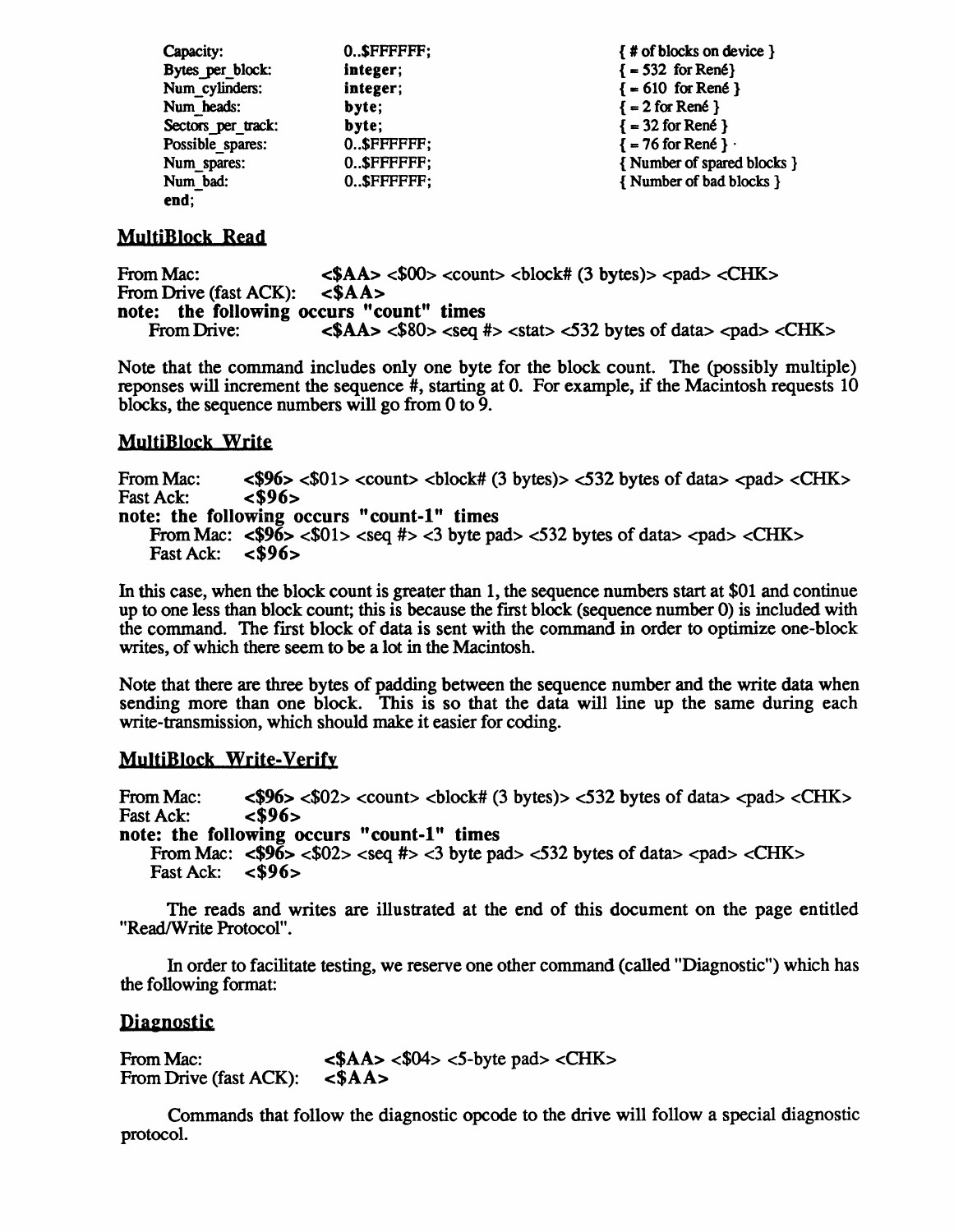## Data Transmission From Mac to Drive



- t0 René will wait forever for Mac to respond to handshake.
- t1 René will send sync within 33us.
- t2 Mac may assert holdoff anywhere in a group. That group will be ignored and will not be included in the checksum.
- t3 René will acknowledge the holdoff immediately after the last byte of the group is sent
- t4 René will wait forever fro holdoff to de-assert.
- t5 René will respond to de-assertion of holdoff within 18us.
- t6 Transmission starts with group that was interrupted by holdoff within 34us.
- t7 Data transmission time is dependent on the number of groups sent (8 bytes \* byte time \* number of groups).
- t8 René signals end of transmission within 3us of last byte loaded into IWM. Mac will received it one byte time later.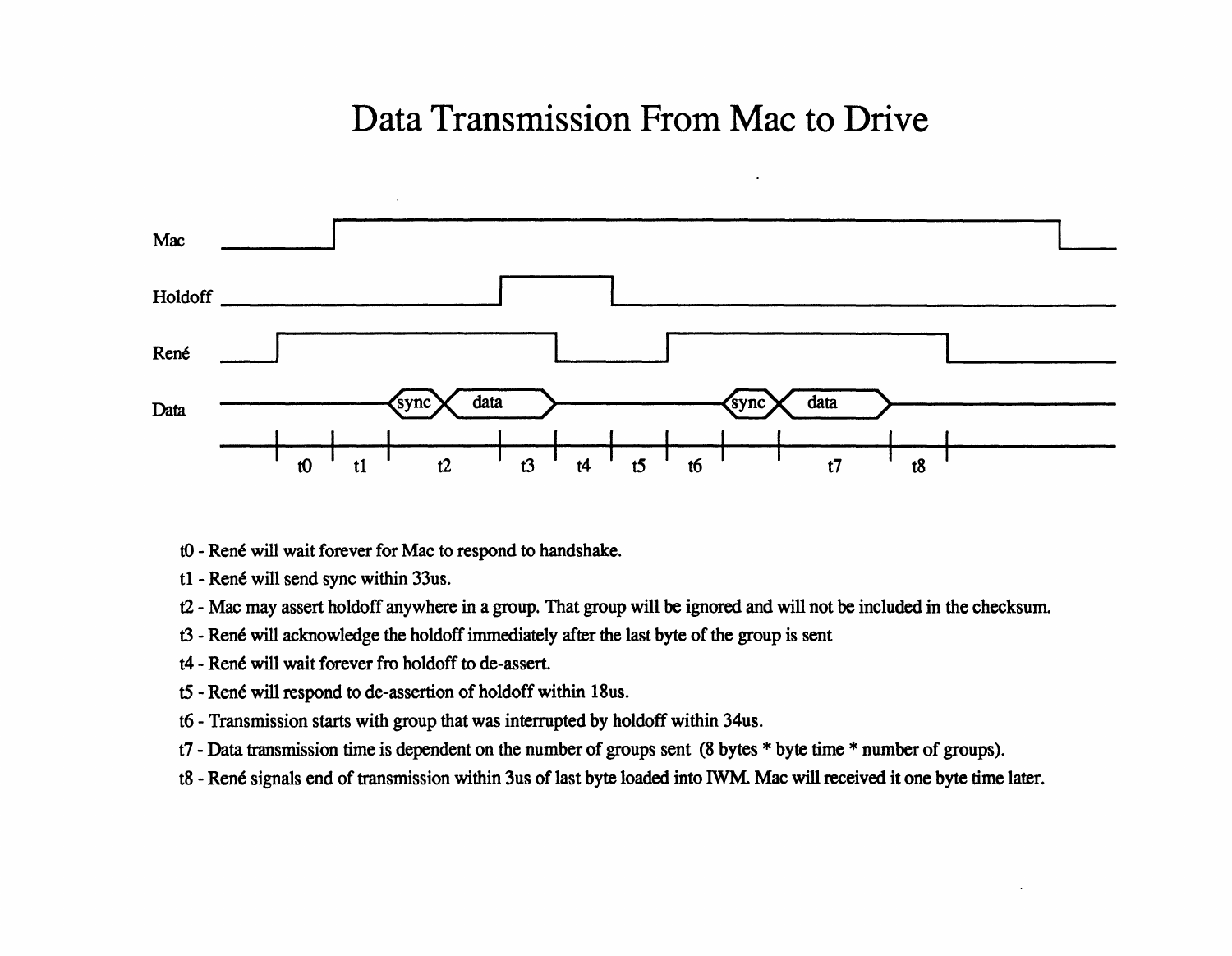## Data Transmission From Mac to Drive



- t0 René normally responds to Mac in 14us, but may take as long as 2 seconds if doing self test.
- tl René will wait forever for a valid sync byte.
- t2 Mac may assert holdoff anywhere in a group. That group will be ignored and will not be included in the checksum.
- t3 René will acknowledge the holdoff immediately after the last byte of the group is received.
- t4 René will wait forever fro holdoff to de-assert.
- t5 René will respond to de-assertion of holdoff within 14us.
- t6 Same as tl. Transmission starts with group that was interrupted by holdoff.
- t7 Data transmission time is dependent on the number of groups sent (8 bytes \* byte time \* number of groups).
- t8 René acknowledges end of transmission within 3us of last byte received.
- t9 René will send ACK/NAK 35-40us after handshake. Mac will receive it one byte time later.